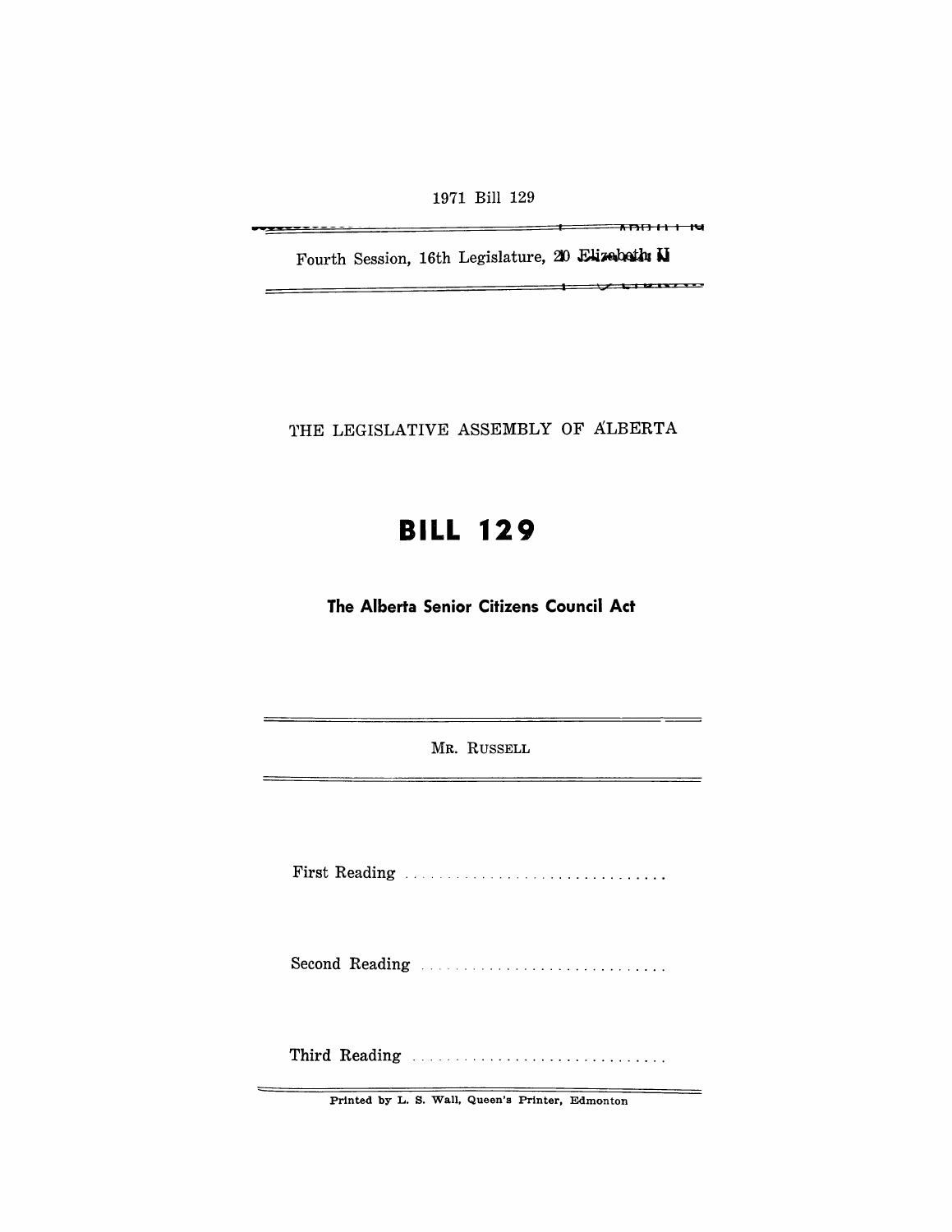## **BILL 129**

### **1971**

#### **THE ALBERTA SENIOR CITIZENS COUNCIL ACT**

#### *(Assented to* , 1971)

HER MAJESTY, by and with the advice and consent of the Legislative Assembly of Alberta, enacts as follows:

**1.** The functions of the Council are dependent upon such appropriations of funds by the Legislature as are necessary to carry out the objects and powers of the Council.

- **2.** In this Act
	- (a) "Corporation" means the Alberta Housing Corporation;
	- (b) "Council" means The Alberta Senior Citizens Council;
	- (c) "housing unit" means a unit as defined in The Alberta Housing Act;
- (d) "Minister" means a member of the Executive Council charged with the administration of this Act;
- (e) "municipality" means a city, town, new town, village, county, municipal district, improvement district or special area;
- (f) "senior citizen" means a citizen resident in Alberta who has attained the age of 65.

3. (1) There is hereby created a council styled "The Alberta Senior Citizens Council".

(2) The Council shall consist of twelve senior citizens appointed by the Lieutenant Governor in Council, one of whom shall act as chairman.

(3) The Lieutenant Governor in Council may make regulations prescribing the terms of office and conditions of service of members of the Council.

**4. (1)** The Council shall meet

(a) at least ten times each year in such places and on such days as may be fixed by the chairman, and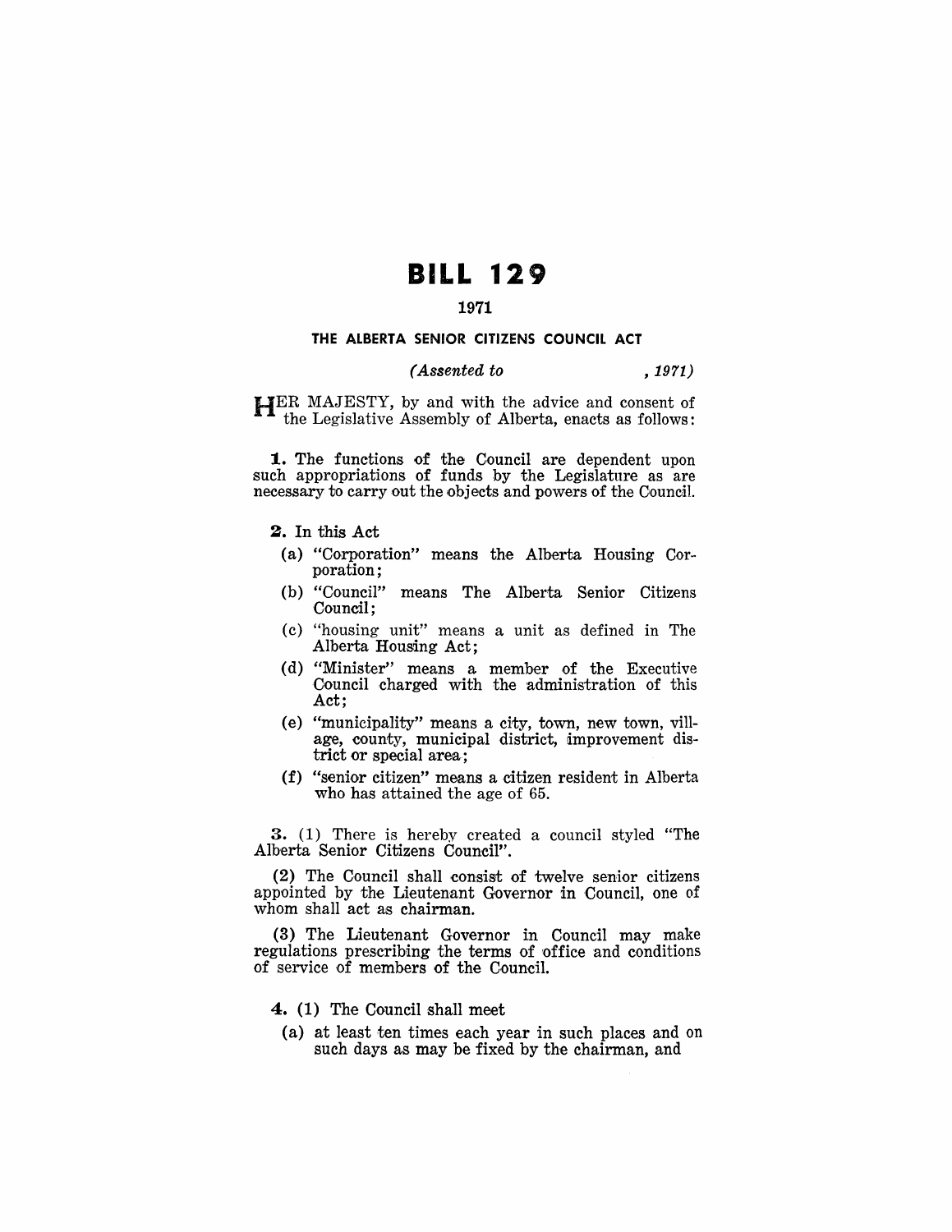Explanatory Notes

I. Appropriation of funds

2. Definitions

3. Constitution and membership. The Council is to be composed of volunteer citizens and is intended to be self-governing and will elect its own chairman.

4. Meetings. By fixing a minimum of ten meetings per year and allowing the Chairman to fix the time and place of meetings, the Council is given great flexibility. This is extended by permitting the calling of any other meetings the Council deems necessary. The meetings are to be conducted according to by-laws which the Council itself makes. At all times, a minimum of direction from the government is encouraged.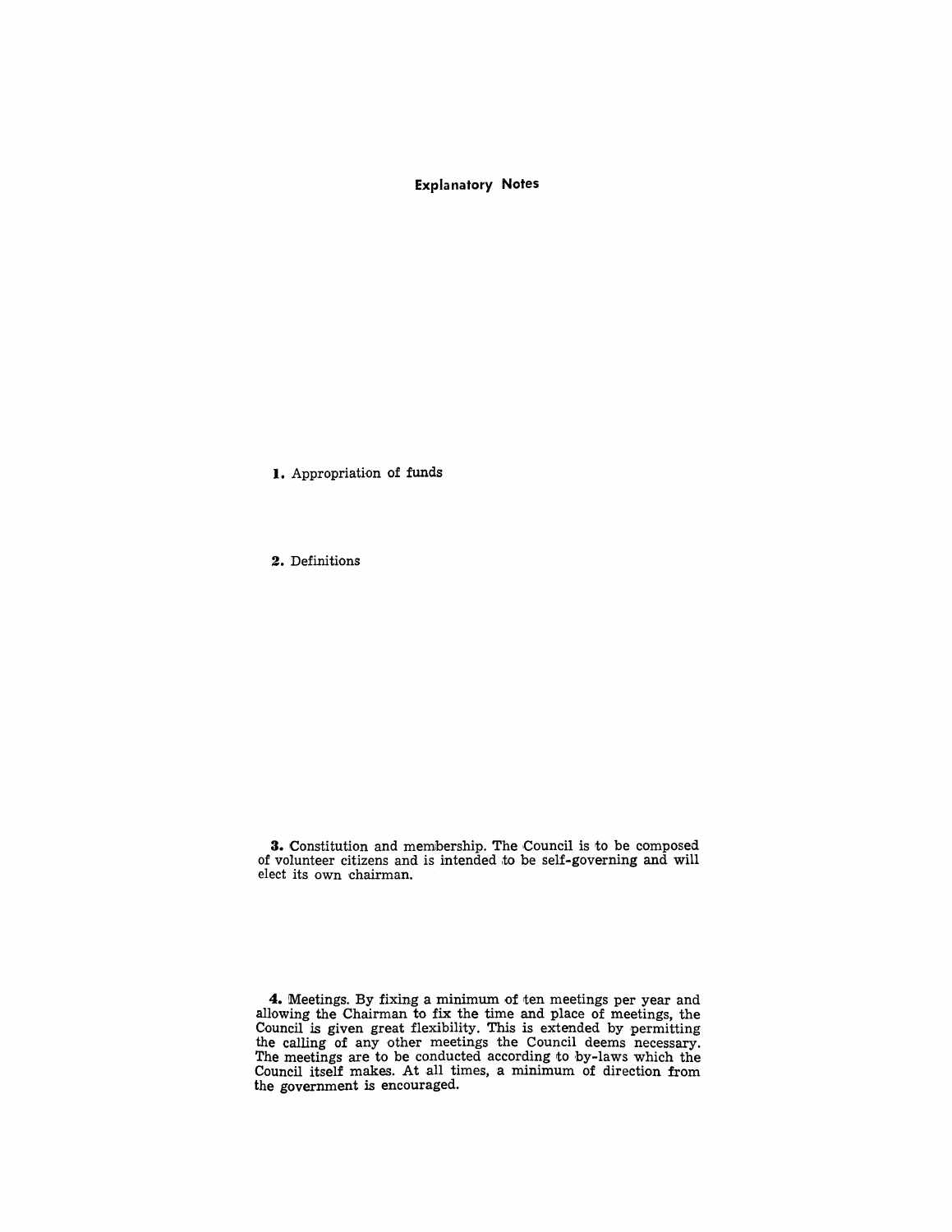- $(b)$  at such other times and places as the Council considers necessary.
- (2) The Council may make by-laws respecting
- (a) the calling of meetings of the Council,
- (b) the conduct of business thereat, including the fixing of a quorum,
- (c) the duties and conduct of the members of the Council, and
- (d) generally as to the eonduct of the business and 'affairs of the Council.

5. The objects of the Council are to develop, coordinate and encourage throughout the Province, and in municipalities

- $(a)$  recognition of contributions made to the life of Alberta by its senior citizens,
- (b) special programs and projects by and for senior citizens,
- (c) general interest in and knowledge of senior citizens, and
- (d) such other services and functions as may be designated by the Minister.

6. In addition to the powers invested in the Council by this Act, the Council has power to

- (a) designate a day which a municipality may by bylaw proclaim as "Senior Citizens Day",
- (b) organize volunteer employment agencies for the specific purpose of assisting senior citizens in obtaining part time employment,
- (c) organize senior citizens housing cooperatives for the purpose of providing housing units for senior citizens under the terms of The Alberta Housing Act,
- (d) organize programs to assist senior citizens in taking examinations and tests for drivers' licences,
- (e) consult with and advise officials of the Alberta Health Care Insurance Commission on all matters pertaining to the costs of health care in Alberta insofar as they affect senior citizens,
- (f) organize from time to time special transportation arrangements, journeys, tours and holiday camps in Alberta specifically for senior citizens, and
- $(g)$  organize any other programs specifically for senior citizens as may be designated by the Minsiter.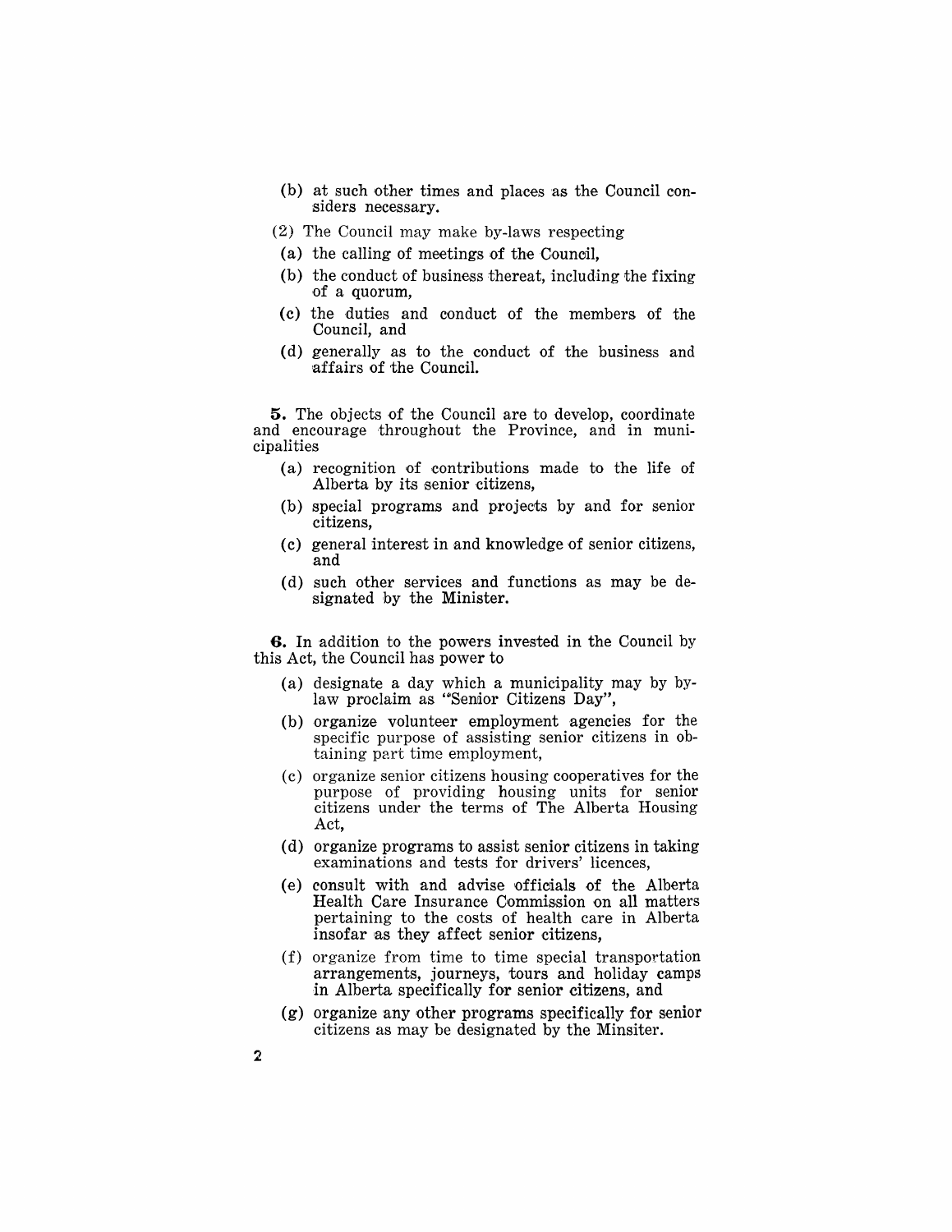#### **Expla natory Notes**

5. Objects. The Council is to be concerned with the problems and ambitions of senior citizens throughout the province. As well, it seeks to promote understanding and encouragement of the past accomplishments and future objectives of Alberta's senior citizens.

6. Powers. The Council generally has advisory and organizational functions directed towards helping, in a meaningful manner, in those areas of concern that are of prime interest to senior citizens - the constructive use of leisure time, housing, health care, and a sense of involvement.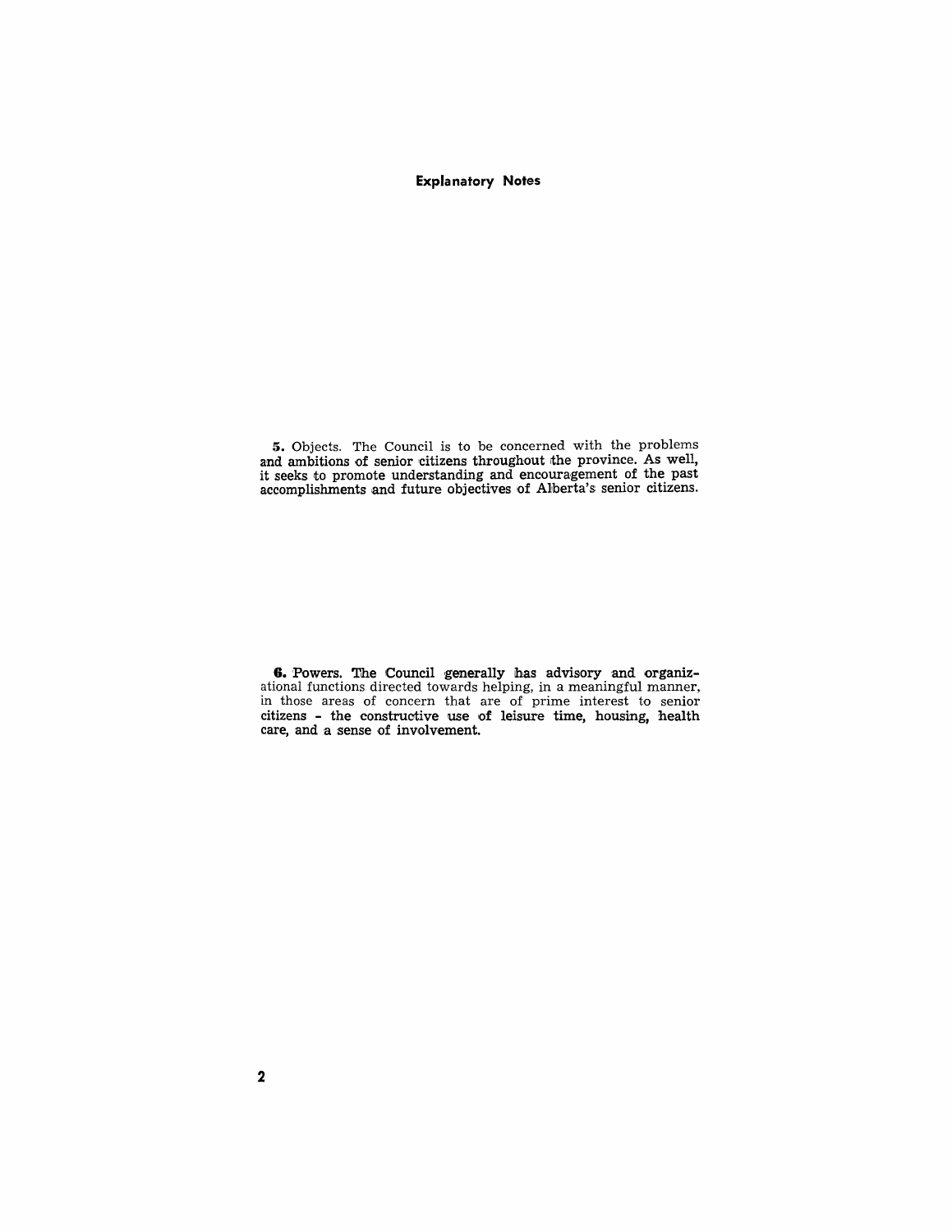7. The Council may accept grants, gifts and bequests from any source and any moneys so acquired shall be placed in a separate account for the work of the Council.

8. The Council shall not employ any officers, employees or agents but may request the Minister from time to time to provide the services of employees and agents of the public service for limited periods of time.

**9.** (1) At the beginning of each year the Council shall make a report of its work during the preceding year to the Lieutenant Governor in Council.

 $(2)$  A copy of the annual report of the Council shall be laid before the Legislative Assembly within 15 days after the commencement of the next ensuing session.

10. The Provincial Auditor, or his nominee, shall from time to time, and at least once a year audit the receipts and expenditures of the Council.

11. This Act comes into force on the day upon which it is assented to.